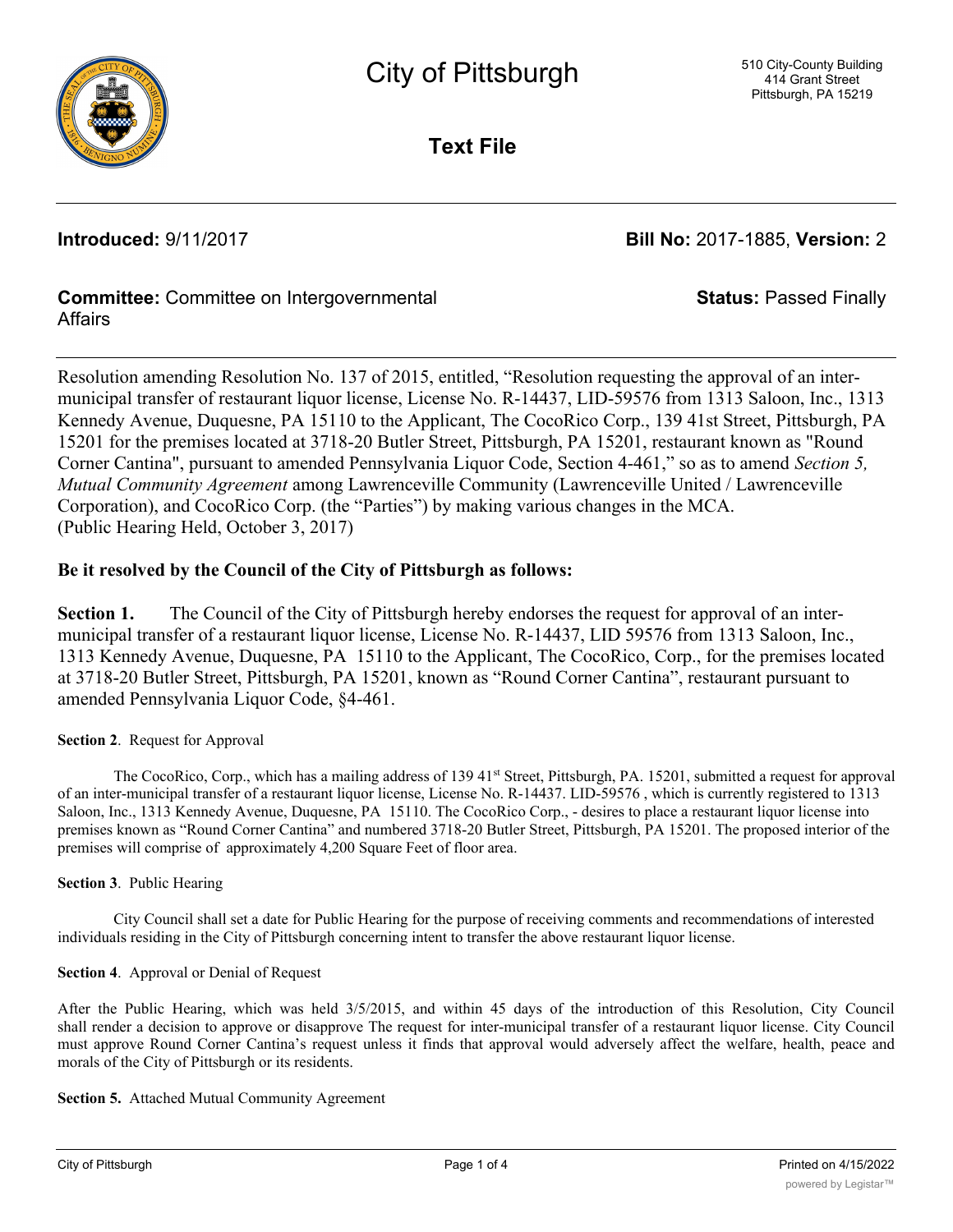# **Introduced:** 9/11/2017 **Bill No:** 2017-1885, **Version:** 2

## **Committee:** Committee on Intergovernmental Affairs

# **Status:** Passed Finally

1. CocoRico Corp. shall, within (90) days of approval of this Agreement, become compliant with and remain compliant with the responsible alcohol management provisions of the Liquor Code including, but not limited to:

- a. New employee orientation;
- b. Training for alcohol service personnel;
- c. Manager/ owner training;
- d. Displaying of responsible alcohol service signage; and
- e. Certification of compliance by the Board's Bureau of Alcohol Education.

For the purposes of this section, days in which the license is in safekeeping shall not be counted against the ninety (90) day dealine;

2. CocoRico Corp. shall not sell alcohol in glass containers for off-premises consumption.

3. CocoRico Corp. shall not sell malt or brewed beverages in single containers that are forty (40) ounce or larger in size.

### 4. CocoRico Corp. shall not utilize any loudspeaker or similar device that emits amplified sound in any outside serving **area. The term outside serving area does not include any area with a roof capable of being fully enclosed.**

5. employees. CocoRico Corp. shall not permit any live music or other live entertainment in any outside serving area at any **time.**

6. CocoRico Corp. shall only permit live entertainment to occur on the first floor of the licensed premises on Thursday through Saturday, unless the express written consent of both Lawrenceville United and Lawrenceville Corporation is obtained to have live entertainment for a special event occurring Sunday through Wednesday. Said written consent shall be maintained by CocoRico Corp. as a business record subject to Section 493(12) of the Liquor Code, and shall be made available upon request to any local, state, or federal law enforcement officials, as well as the Board, its employees, the Pennsylvania State **Police, Bureau of Liquor Control Enforcement ("Bureau"), and its employees.**

8.

9.**CocoRico Corp. shall maintain incident reports (using Board-published incident documentation forms or other similar** forms) indicating the date and substance of all matters involving the following on the premises: weapons or violence, ejection of a patron from the licensed premises, and any incident involving the local police. Such reports shall be maintained by CocoRico Corp. as a business subject to Section 493(12) of the Liquor Code, and shall be made available upon request to any **local, state, or federal law enforcement officials, as well as the Board, its employees, the Bureau, and its employees.**

10. CocoRico Corp. shall install and maintain in good working order, a video security/surveillance system at the licensed premises consisting of at least three (3) cameras. At least two (2) cameras shall be located on the exterior of the premises, and at least one (1) camera shall be located inside the licensed premises. CocoRico Corp. shall ensure that one (1) or more of the exterior cameras are positioned so as to monitor both 38<sup>th</sup> Street and Butler Street. All such cameras shall continuously record during all operating hours. Recordings shall be maintained for not less than two (2) weeks, and all recordings from the system shall be available upon request by the Board, its employees, the Bureau, its employees, and to any local state or federal law **enforcement authorities.**

11. CocoRico Corp. shall employ at least one (1) security personnel who will be present and working at the licensed premises on all Thursday, Friday, and Saturday nights, from 9:00 p.m. until one half (1/2) hour after all patrons are required to vacate the premises. Security personnel shall be clothed in such a way as to make his/her status as security personnel readily **apparent.**

<sup>7.</sup>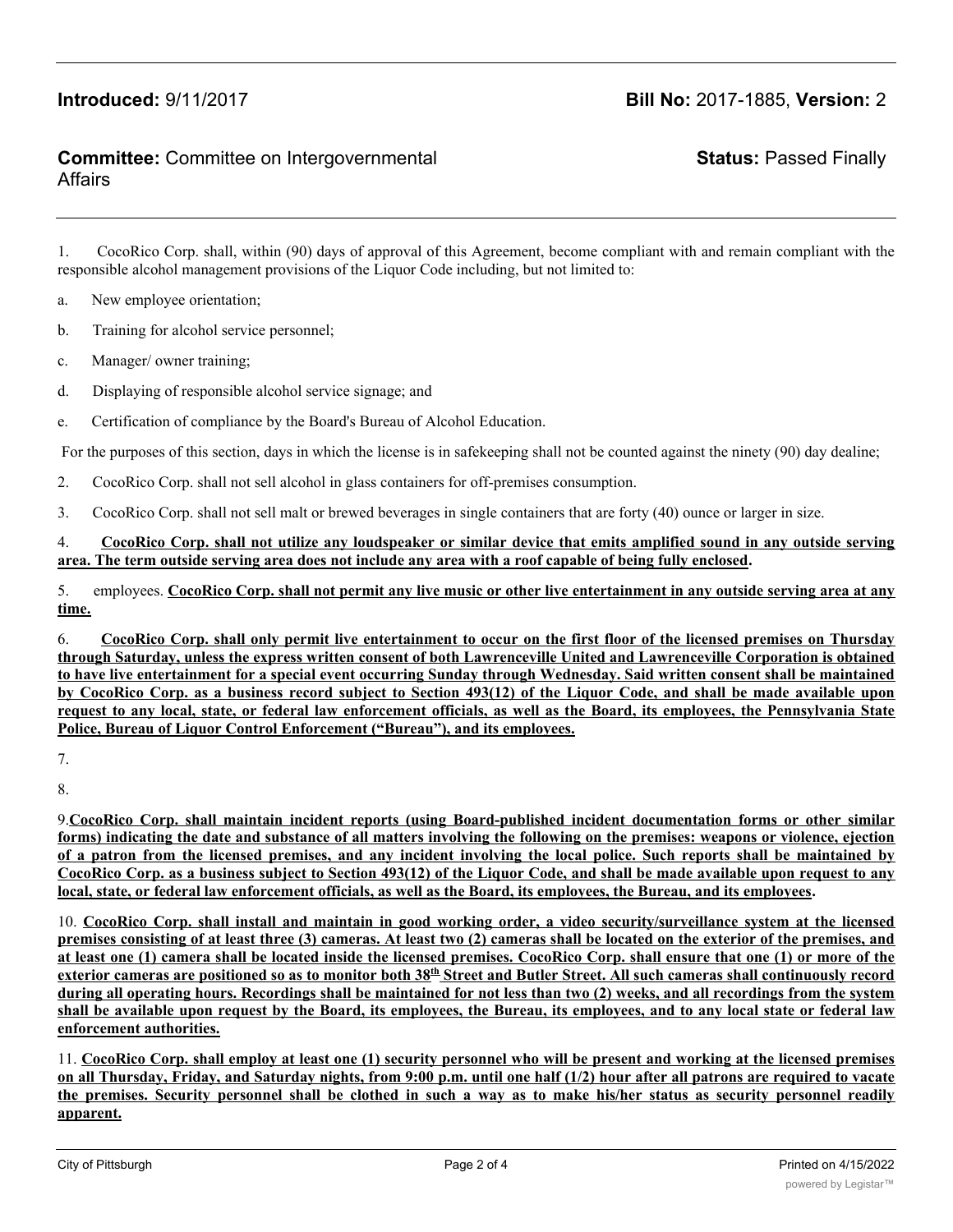# **Introduced:** 9/11/2017 **Bill No:** 2017-1885, **Version:** 2

## **Committee:** Committee on Intergovernmental Affairs

**Status:** Passed Finally

12. **The licensed portions of the second and third floors of the premises shall have limited hours of operation as follows: Sunday from 10:00 a.m. until 10:00 p.m.; Monday through Thursday from 11:00 a.m. until 12:00 a.m.; Friday and Saturday from 11:00 a.m. until 2:00 a.m. the following day. When open, the licensed portions of the second and third floors of the premises shall offer a full kitchen menu from opening time until at least 12:00 a.m.**

13.

14. CocoRico Corp. shall not permit patrons to leave licensed premises with open containers of alcohol beverages.

15. CocoRico Corp. shall prevent littering and loitering in front of its premises on both 38<sup>th</sup> Street and Butler Street during all hours of operation. For purposes of this section, "loitering" is defined as being present outside the licensed premises, without a **legitimate business purpose, for a period of time of ten (10) minutes or more.**

16. CocoRico Corp. shall not permit any dancing, assembly events, or live entertainment (excluding disk jockeys), to occur or **be held in the licensed portions of the second and third floors of the premises.**

17. CocoRico Corp. will identify two parking spaces within 1,000 ft. of the property to use for the licensed premises and will present a lease identifying and confirming use of the spaces as part of the City of Pittsburgh's Zoning Process.

CocoRico Corp. understands that failure to adhere to this agreement, should the terms be accepted by the Pennsylvanian Liquor Control Board, and City of Pittsburgh Zoning Department, may result in citations by the Pennsylvania Liquor Control Enforcement Agency and/ or City of Pittsburgh Department of Permits, Licenses, and Inspections.

CocoRico understands that these terms could remain in effect on the license and on certificates of occupancy at the licenses premises unless and until a subsequent agreement is reached.

In the event that any provision of this Agreement is determined to be legally invalid, the affected provision shall be stricken from the Agreement and the remaining terms shall remain unaffected.

Lawrenceville United and Lawrenceville Corporation will support the liquor license and zoning approvals necessary for the business to open and operate with these conditions and in terms of agreement attached as part of a Conditional License Agreement.

By signing below, I certify that I have read this agreement, that I know and understand the meaning and intent of this agreement, and that I am entering this agreement knowingly and voluntarily.

CocoRico Corp. (Principal): Date:

 $DB$ 

10/3/17

Dail Big

Lawrenceville United (Executive Director): Date:

10/3/17